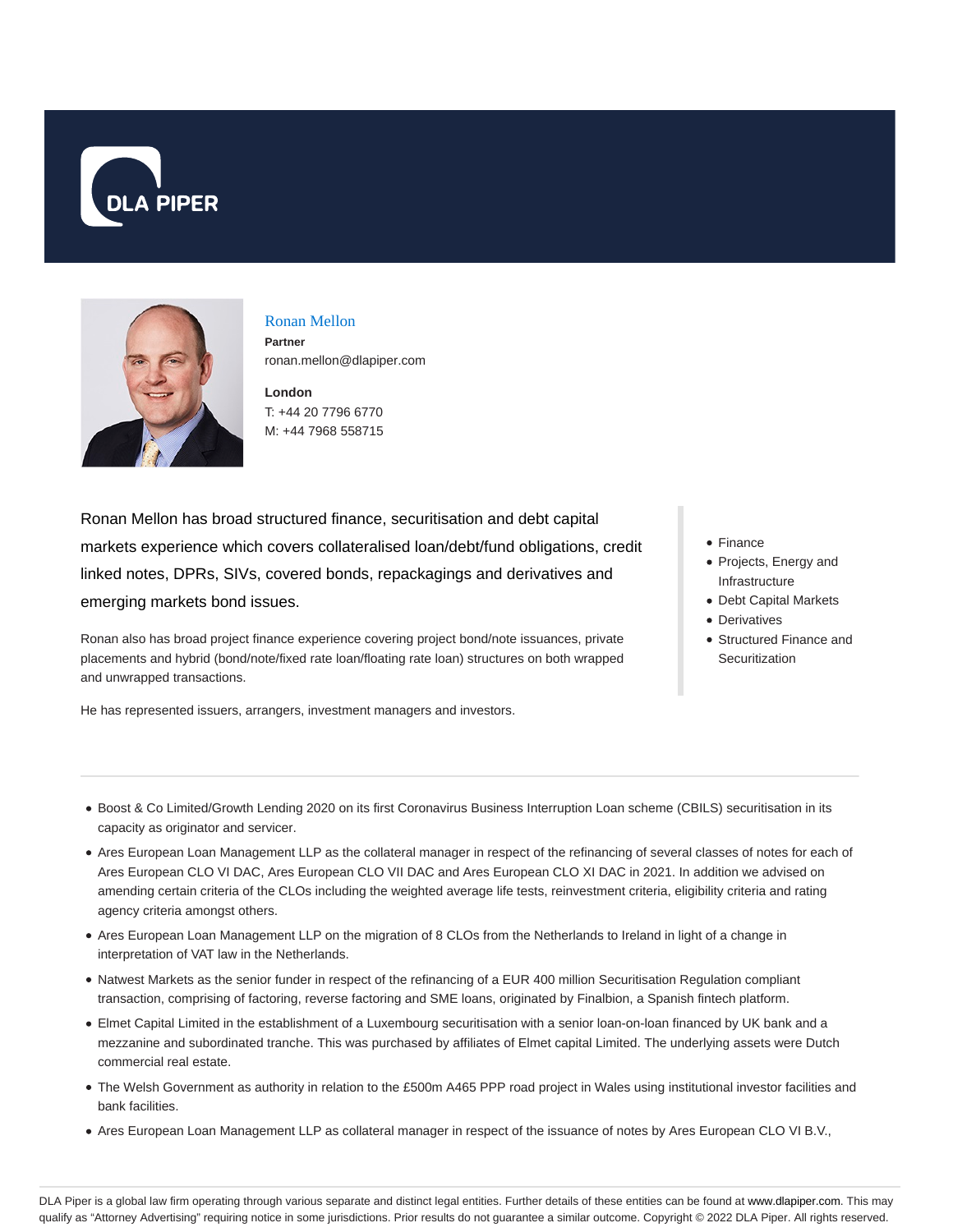Ares European CLO VII B.V., Ares European CLO VIII B.V., Ares European CLO IX B.V., Ares European CLO X B.V. and Ares European CLO XI B.V., Ares European CLO XII B.V., Ares European CLO XIII B.V. and Ares European CLO XIV DAC.

- Accunia Fondsmæglerselskab A/S as collateral manager in respect of the issuance of notes by Accunia European CLO II B.V., Accunia European CLO III DAC and Accunia European CLO IV DAC and the reissue of notes by Accunia European CLO I B.V.
- The arrangers and dealers on the establishment of the INR 50 billion Guaranteed MTN programme by the Kerala Infrastructure Investment Fund Board as unconditionally and irrevocably guaranteed by The Government of Kerala acting through the Finance Department of Kerala

## CREDENTIALS

# Professional Qualifications

Solicitor of the Senior Courts of England and Wales

## Prior Experience

Ronan joined DLA Piper in September 2013 from a leading US law firm based in London where he had practiced since 2003.

# **Recognitions**

- Ronan was recognised for being "very responsive, experienced and commercial" in the area of Structured Products and Securitisation. He was also lauded for his knowledge of handling CLOs for issuers, arrangers, investment managers, and investors and having a deep in-depth knowledge understanding of credit derivatives and hedging arrangements in the Legal 500 UK 2020.
- Ronan was recognised as "a key contact for CLOs" in The Legal 500 UK 2018. Ronan was also recognised as a capital markets specialist for his roles acting on the INR30bn debut masala bond issued by the National Highways Authority of India, the update of the US\$5bn GMTN programme of Axis Bank and the £261m bond refinancing of the oncology centre at the St. James' University Teaching Hospital in Leeds in The Legal 500 UK 2018
- Ronan was recognised for his work on the innovative hybrid bond/loan financing of Cloghboola wind farm in The Legal 500 UK 2017
- Ronan was recognised as a rising star in structured finance and securitisation by Euromoney's Expert Guides 2017
- Ronan was recognised for his work on Hewlett-Packard's \$3 billion commercial paper programme in The Legal 500 UK 2016
- "Ronan Mellon of DLA Piper LLP is recognised for his knowledge of structured finance, with particular skill in CDOs, CLOs and derivatives. According to sources, he is 'responsive, good at meeting clients' needs, and knows the market he works in." - Chambers and Partners 2015
- Martin Bartlam and Ronan Mellon form "a safe and knowledgeable partner-led team with real hands-on experience" The Legal 500 UK 2015
- Ronan Mellon "who excels in emerging markets debt" is recommended The Legal 500 UK 2015

### INSIGHTS

# **Publications**

**DLA Piper's global CLO team sponsors the new edition of Creditflux's Guide to CLOs**

3 November 2021

We are delighted to announce that DLA Piper has sponsored the 2nd edition of Creditflux's 'Guide to CLOs', a fully updated and accessible, comprehensive resource on the market for collateralized loan obligations.

**Finance and Markets Global Insight - Issue 20, 2021**